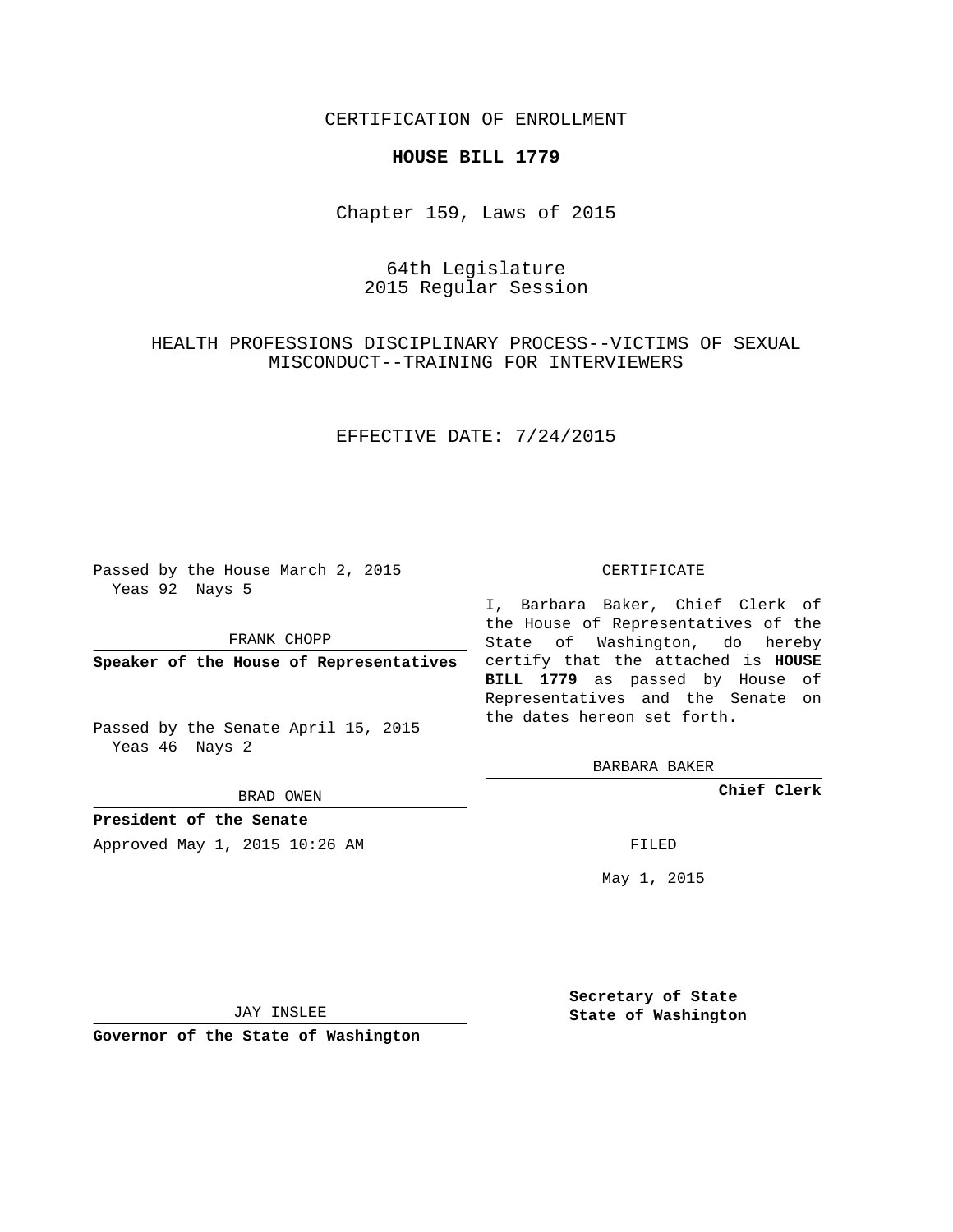### **HOUSE BILL 1779**

Passed Legislature - 2015 Regular Session

**State of Washington 64th Legislature 2015 Regular Session**

**By** Representatives Van De Wege, Johnson, Harris, Jinkins, and Tharinger

Read first time 01/28/15. Referred to Committee on Health Care & Wellness.

 AN ACT Relating to requiring specialized training for persons conducting victim interviews as part of the disciplinary process for a health professional alleged to have committed sexual misconduct; and amending RCW 18.130.062.4

5 BE IT ENACTED BY THE LEGISLATURE OF THE STATE OF WASHINGTON:

6 **Sec. 1.** RCW 18.130.062 and 2008 c 134 s 5 are each amended to 7 read as follows:

8 (1) With regard to complaints that only allege that a license holder has committed an act or acts of unprofessional conduct involving sexual misconduct, the secretary shall serve as the sole disciplining authority in every aspect of the disciplinary process, including initiating investigations, investigating, determining the disposition of the complaint, holding hearings, preparing findings of fact, issuing orders or dismissals of charges as provided in RCW 18.130.110, entering into stipulations permitted by RCW 18.130.172, or issuing summary suspensions under RCW 18.130.135. The board or commission shall review all cases and only refer to the secretary sexual misconduct cases that do not involve clinical expertise or 19 standard of care issues.

20 (2) Beginning July 1, 2016, for all complaints alleging an act or 21 acts of unprofessional conduct involving sexual misconduct,